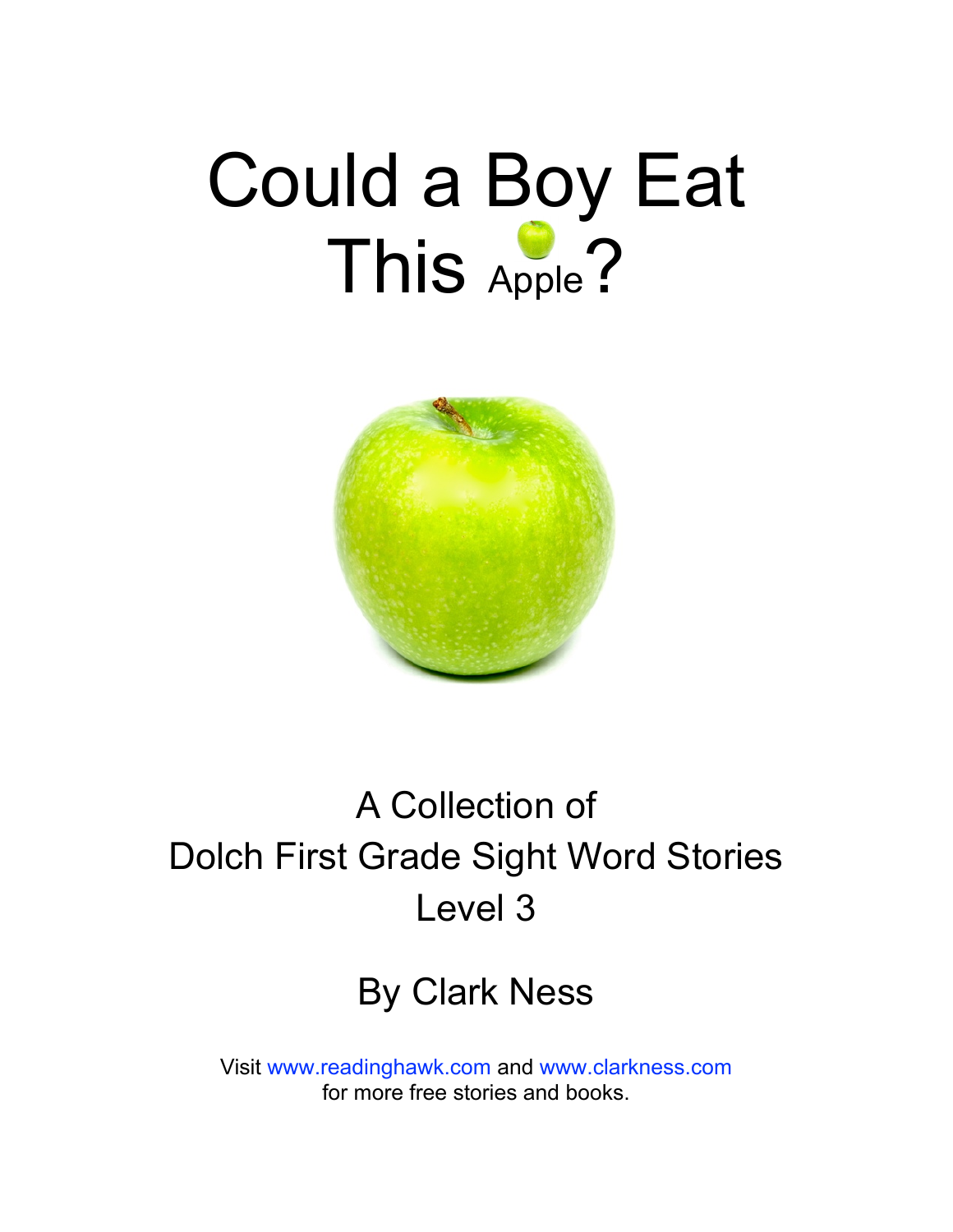

#### Could a Boy Eat This Apple?

#### Could a boy eat this apple?

New words in Dolch First Grade Sight Words Level 3: could, them, were, when

Words in Dolch First Grade Sight Words Level 3: a, all, am, and, are, as, at, ate, away, baby, back, ball, be, bear, bed, beds, bell, big, bird, black, blue, boat, boy, boys, box, brown, but, cake, came, can, car, cars, cat, cats, coat, come, corn, could, cow, cows, day, days, did, do, dog, dogs, door, down, duck, eat, egg, eggs, eye, eyes, farm, feet, find, fire, fish, for, four, funny, get, girl, go, good, had, hand, have, he, head, help, her, here, hill, him, his, home, I, in, into, is, it, jump, leg, legs, like, little, look, make, man, me, men, milk, must, my, name, nest, new, no, not, now, of, on, one, our, out, pig, pigs, play, please, pretty, rain, ran, red, ride, ring, run, said, saw, say, see, seed, she, shoe, snow, so, some, song, soon, sun, that, the, them, then, there, they, this, three, time, to, too, top, tops, toy, toys, tree, two, under, up, want, was, way, ways, we, well, went, were, what, when, where, white, who, will, wind, with, wood, yes, yellow, you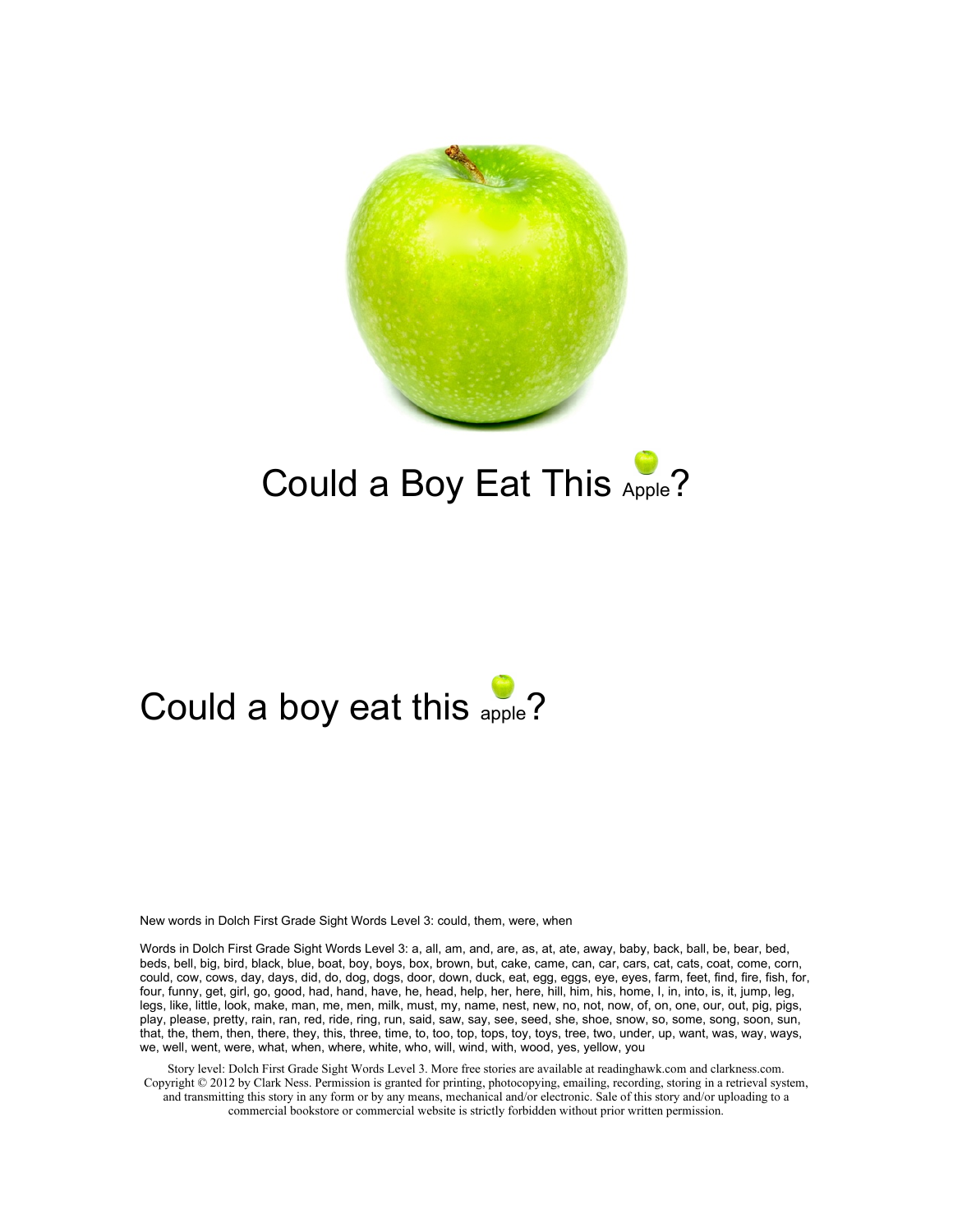

#### Could a Girl Eat This Apple?

#### Could a girl eat this apple?

New words in Dolch First Grade Sight Words Level 3: could, them, were, when

Words in Dolch First Grade Sight Words Level 3: a, all, am, and, are, as, at, ate, away, baby, back, ball, be, bear, bed, beds, bell, big, bird, black, blue, boat, boy, boys, box, brown, but, cake, came, can, car, cars, cat, cats, coat, come, corn, could, cow, cows, day, days, did, do, dog, dogs, door, down, duck, eat, egg, eggs, eye, eyes, farm, feet, find, fire, fish, for, four, funny, get, girl, go, good, had, hand, have, he, head, help, her, here, hill, him, his, home, I, in, into, is, it, jump, leg, legs, like, little, look, make, man, me, men, milk, must, my, name, nest, new, no, not, now, of, on, one, our, out, pig, pigs, play, please, pretty, rain, ran, red, ride, ring, run, said, saw, say, see, seed, she, shoe, snow, so, some, song, soon, sun, that, the, them, then, there, they, this, three, time, to, too, top, tops, toy, toys, tree, two, under, up, want, was, way, ways, we, well, went, were, what, when, where, white, who, will, wind, with, wood, yes, yellow, you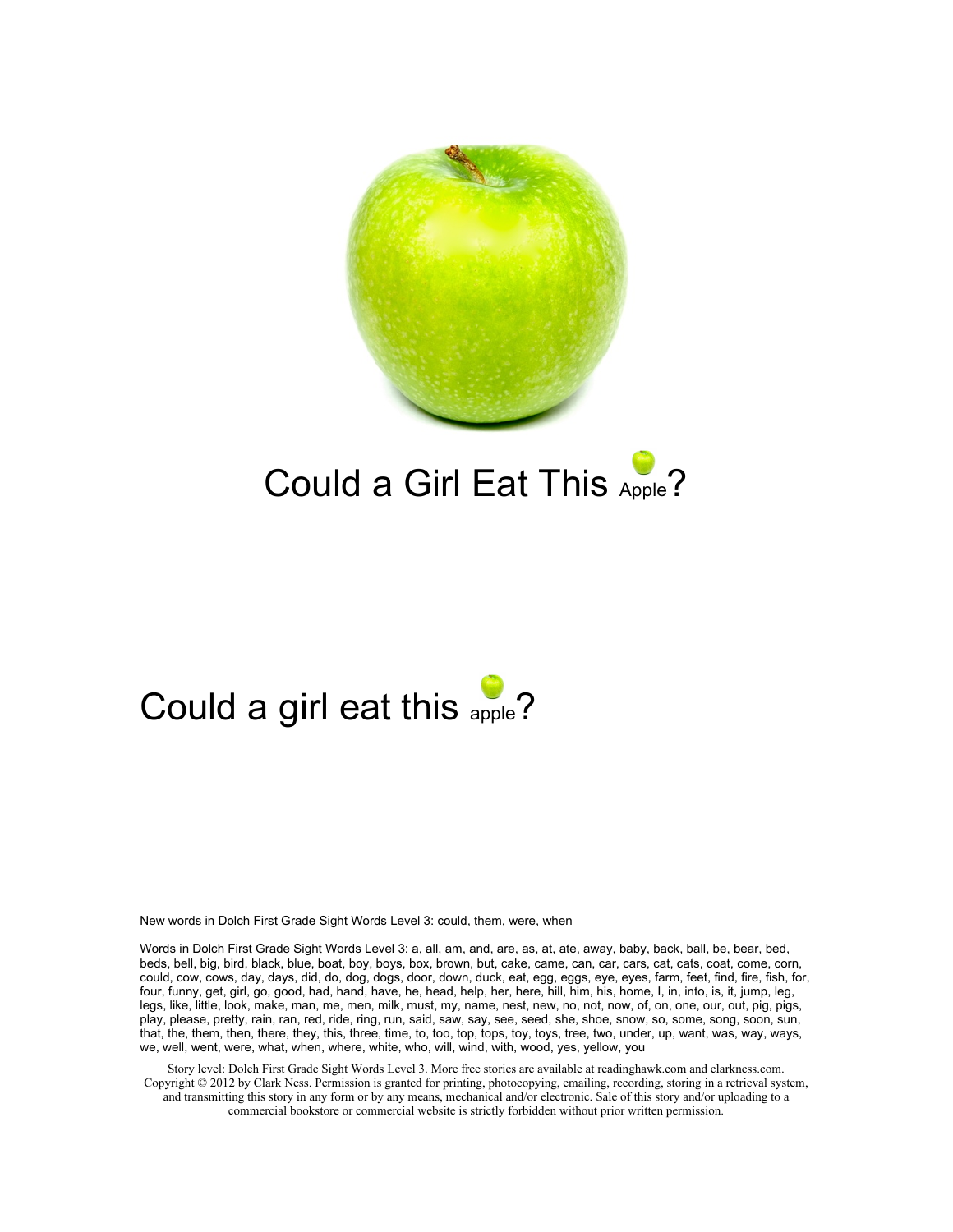

#### The Two Dogs Could Run and Run

#### The two dogs could run and run.

New words in Dolch First Grade Sight Words Level 3: could, them, were, when

Words in Dolch First Grade Sight Words Level 3: a, all, am, and, are, as, at, ate, away, baby, back, ball, be, bear, bed, beds, bell, big, bird, black, blue, boat, boy, boys, box, brown, but, cake, came, can, car, cars, cat, cats, coat, come, corn, could, cow, cows, day, days, did, do, dog, dogs, door, down, duck, eat, egg, eggs, eye, eyes, farm, feet, find, fire, fish, for, four, funny, get, girl, go, good, had, hand, have, he, head, help, her, here, hill, him, his, home, I, in, into, is, it, jump, leg, legs, like, little, look, make, man, me, men, milk, must, my, name, nest, new, no, not, now, of, on, one, our, out, pig, pigs, play, please, pretty, rain, ran, red, ride, ring, run, said, saw, say, see, seed, she, shoe, snow, so, some, song, soon, sun, that, the, them, then, there, they, this, three, time, to, too, top, tops, toy, toys, tree, two, under, up, want, was, way, ways, we, well, went, were, what, when, where, white, who, will, wind, with, wood, yes, yellow, you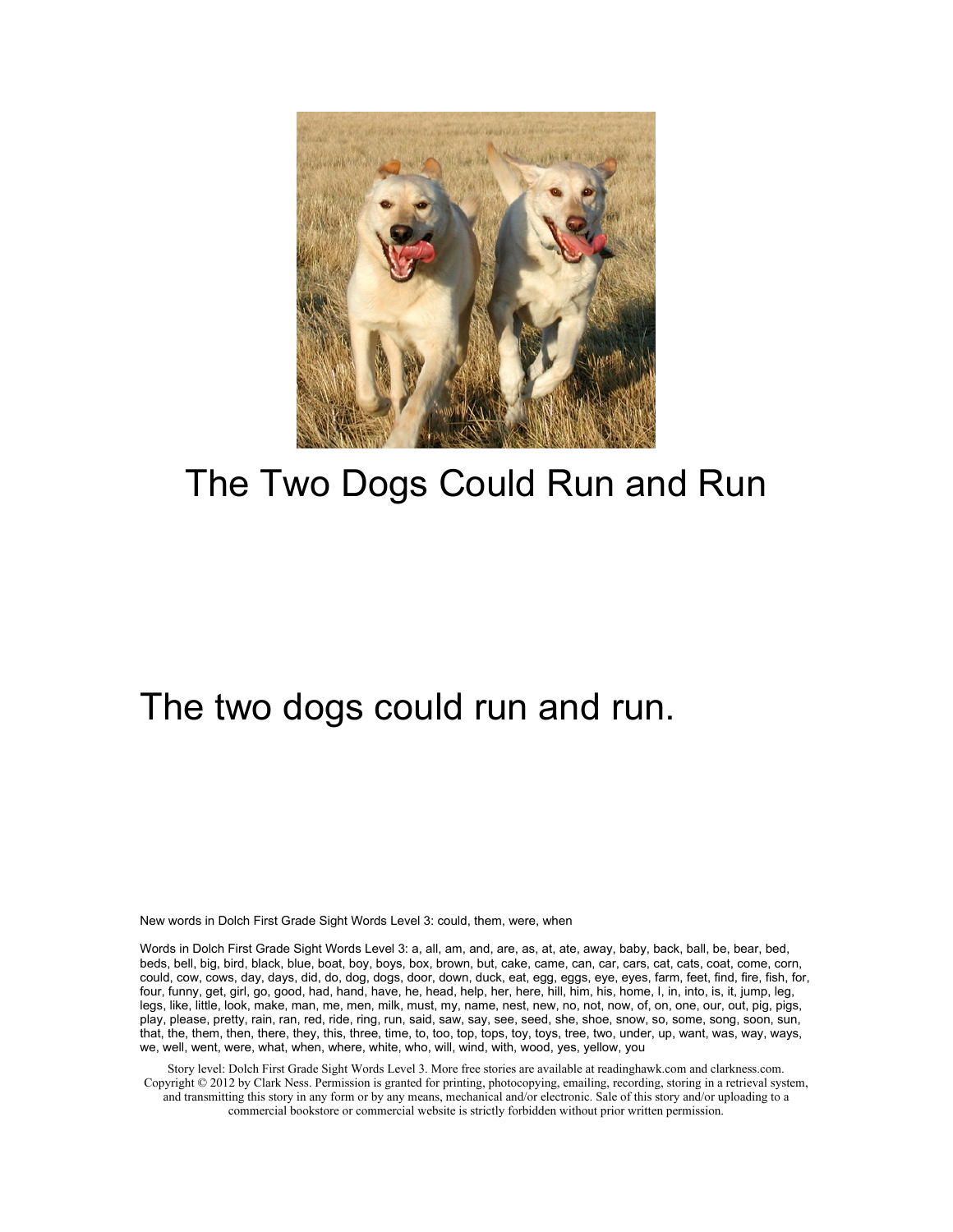

### Here Are Three  $\sum_{\text{circ}}$

# Here are three  $\text{CO}$  Do you see them?

New words in Dolch First Grade Sight Words Level 3: could, them, were, when

Words in Dolch First Grade Sight Words Level 3: a, all, am, and, are, as, at, ate, away, baby, back, ball, be, bear, bed, beds, bell, big, bird, black, blue, boat, boy, boys, box, brown, but, cake, came, can, car, cars, cat, cats, coat, come, corn, could, cow, cows, day, days, did, do, dog, dogs, door, down, duck, eat, egg, eggs, eye, eyes, farm, feet, find, fire, fish, for, four, funny, get, girl, go, good, had, hand, have, he, head, help, her, here, hill, him, his, home, I, in, into, is, it, jump, leg, legs, like, little, look, make, man, me, men, milk, must, my, name, nest, new, no, not, now, of, on, one, our, out, pig, pigs, play, please, pretty, rain, ran, red, ride, ring, run, said, saw, say, see, seed, she, shoe, snow, so, some, song, soon, sun, that, the, them, then, there, they, this, three, time, to, too, top, tops, toy, toys, tree, two, under, up, want, was, way, ways, we, well, went, were, what, when, where, white, who, will, wind, with, wood, yes, yellow, you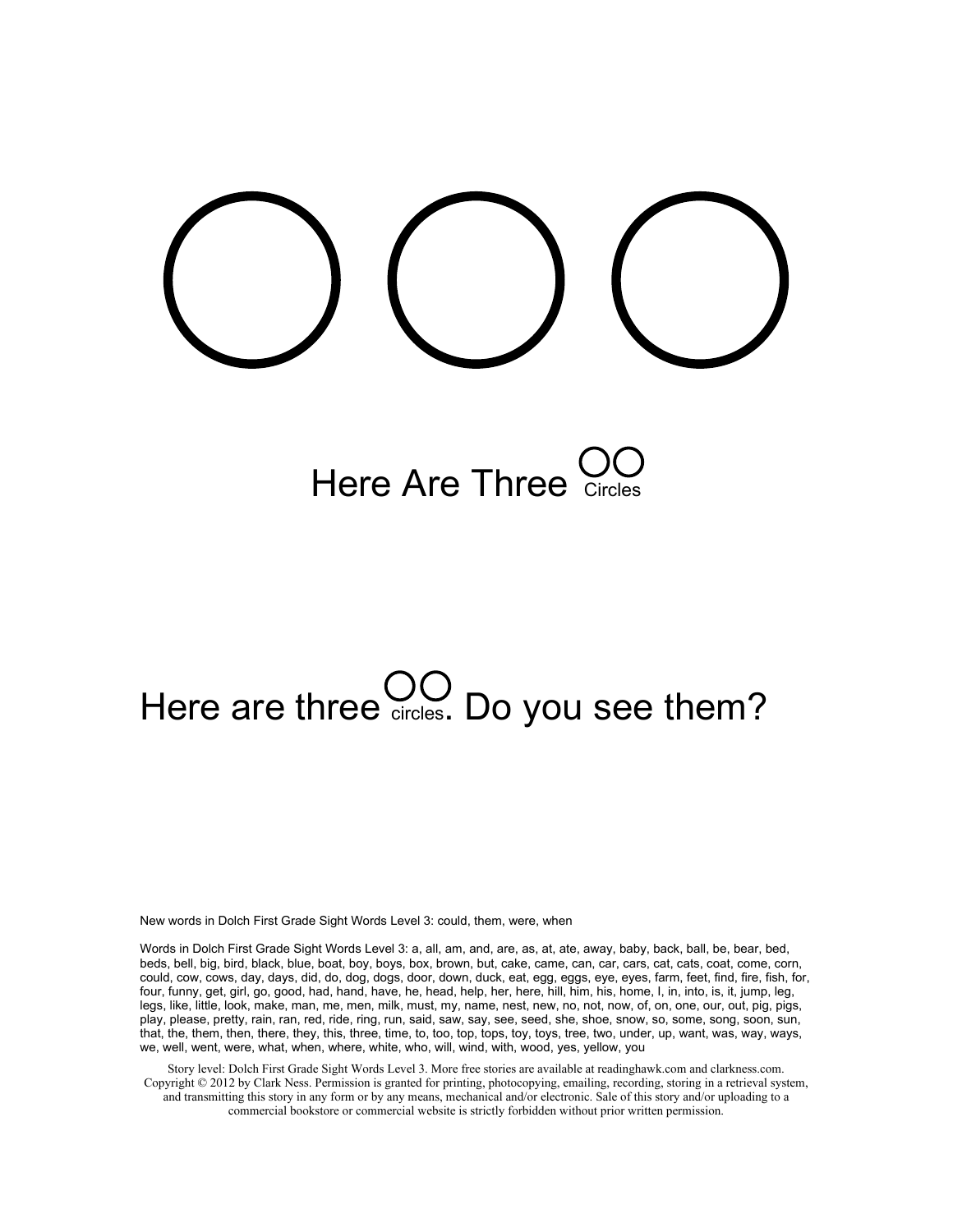



### Here are three  $\Box$  Do you see them?

New words in Dolch First Grade Sight Words Level 3: could, them, were, when

Words in Dolch First Grade Sight Words Level 3: a, all, am, and, are, as, at, ate, away, baby, back, ball, be, bear, bed, beds, bell, big, bird, black, blue, boat, boy, boys, box, brown, but, cake, came, can, car, cars, cat, cats, coat, come, corn, could, cow, cows, day, days, did, do, dog, dogs, door, down, duck, eat, egg, eggs, eye, eyes, farm, feet, find, fire, fish, for, four, funny, get, girl, go, good, had, hand, have, he, head, help, her, here, hill, him, his, home, I, in, into, is, it, jump, leg, legs, like, little, look, make, man, me, men, milk, must, my, name, nest, new, no, not, now, of, on, one, our, out, pig, pigs, play, please, pretty, rain, ran, red, ride, ring, run, said, saw, say, see, seed, she, shoe, snow, so, some, song, soon, sun, that, the, them, then, there, they, this, three, time, to, too, top, tops, toy, toys, tree, two, under, up, want, was, way, ways, we, well, went, were, what, when, where, white, who, will, wind, with, wood, yes, yellow, you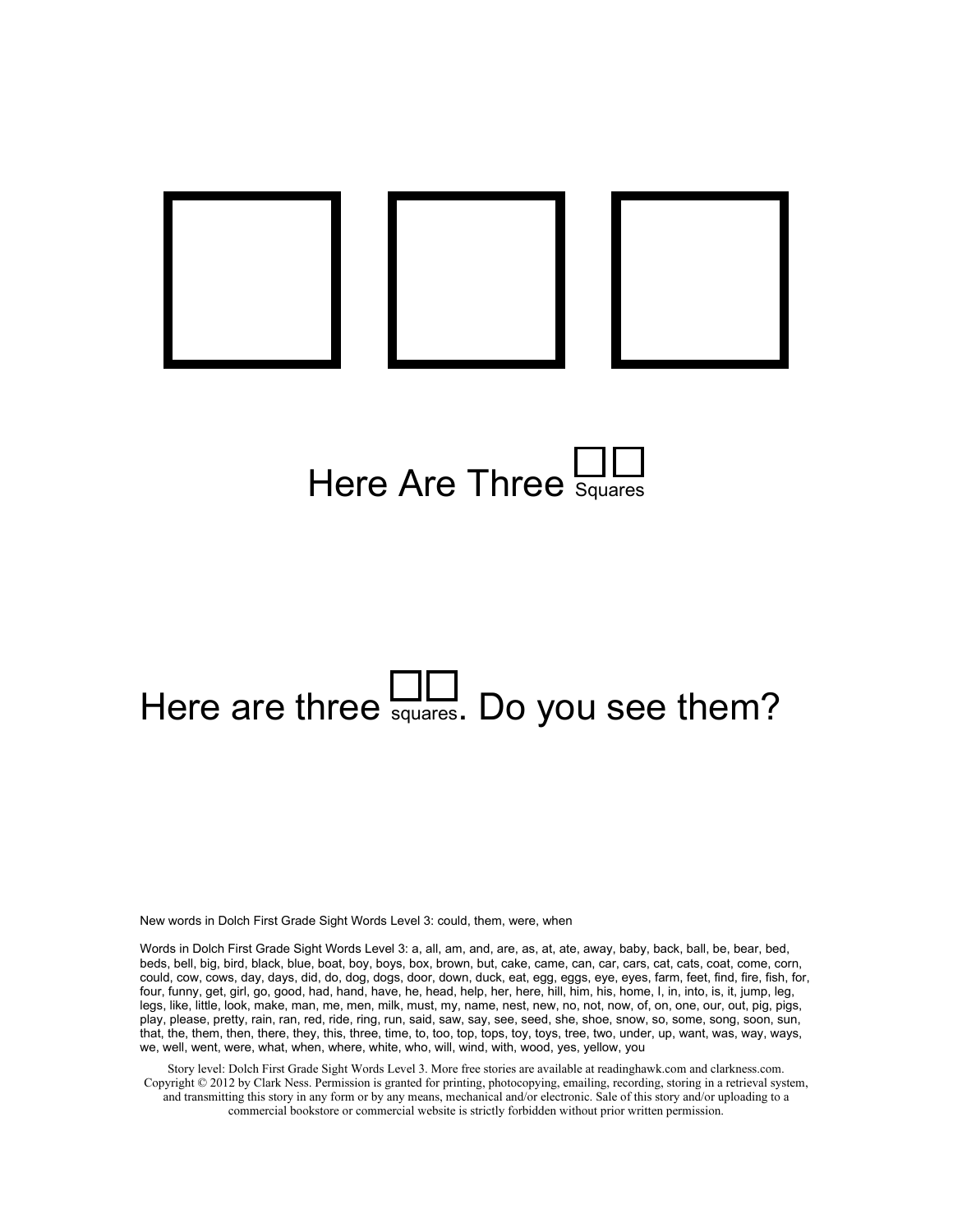Here Are Three  $\frac{\triangle}{\triangle}$ 

# Here are three  $\frac{\triangle \triangle}{\triangle}$ . Do you see them?

New words in Dolch First Grade Sight Words Level 3: could, them, were, when

Words in Dolch First Grade Sight Words Level 3: a, all, am, and, are, as, at, ate, away, baby, back, ball, be, bear, bed, beds, bell, big, bird, black, blue, boat, boy, boys, box, brown, but, cake, came, can, car, cars, cat, cats, coat, come, corn, could, cow, cows, day, days, did, do, dog, dogs, door, down, duck, eat, egg, eggs, eye, eyes, farm, feet, find, fire, fish, for, four, funny, get, girl, go, good, had, hand, have, he, head, help, her, here, hill, him, his, home, I, in, into, is, it, jump, leg, legs, like, little, look, make, man, me, men, milk, must, my, name, nest, new, no, not, now, of, on, one, our, out, pig, pigs, play, please, pretty, rain, ran, red, ride, ring, run, said, saw, say, see, seed, she, shoe, snow, so, some, song, soon, sun, that, the, them, then, there, they, this, three, time, to, too, top, tops, toy, toys, tree, two, under, up, want, was, way, ways, we, well, went, were, what, when, where, white, who, will, wind, with, wood, yes, yellow, you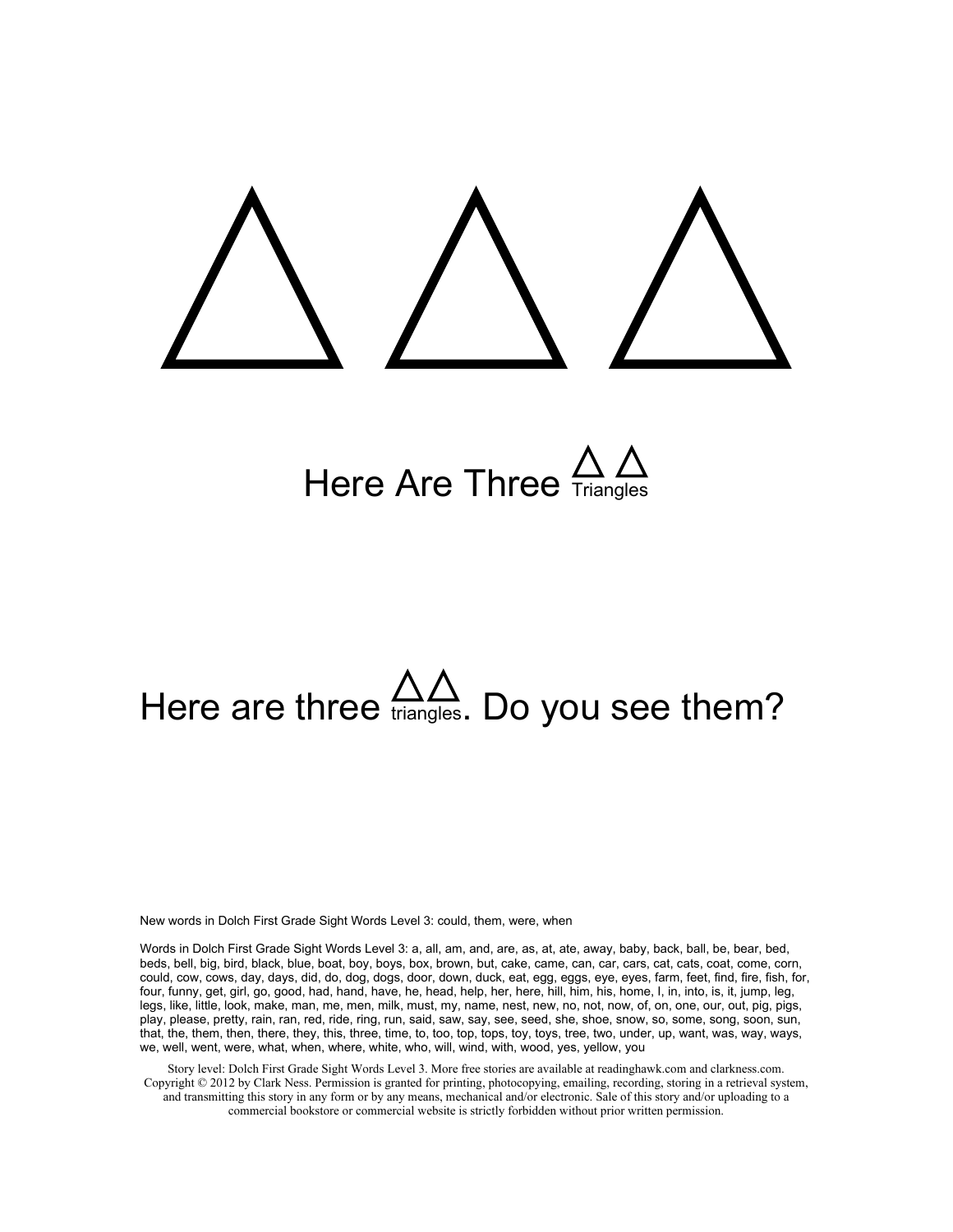

### Were the Two Circles Black?

# Were the two  $\bigcup_{\text{circles}}$  black? Yes, they were.

New words in Dolch First Grade Sight Words Level 3: could, them, were, when

Words in Dolch First Grade Sight Words Level 3: a, all, am, and, are, as, at, ate, away, baby, back, ball, be, bear, bed, beds, bell, big, bird, black, blue, boat, boy, boys, box, brown, but, cake, came, can, car, cars, cat, cats, coat, come, corn, could, cow, cows, day, days, did, do, dog, dogs, door, down, duck, eat, egg, eggs, eye, eyes, farm, feet, find, fire, fish, for, four, funny, get, girl, go, good, had, hand, have, he, head, help, her, here, hill, him, his, home, I, in, into, is, it, jump, leg, legs, like, little, look, make, man, me, men, milk, must, my, name, nest, new, no, not, now, of, on, one, our, out, pig, pigs, play, please, pretty, rain, ran, red, ride, ring, run, said, saw, say, see, seed, she, shoe, snow, so, some, song, soon, sun, that, the, them, then, there, they, this, three, time, to, too, top, tops, toy, toys, tree, two, under, up, want, was, way, ways, we, well, went, were, what, when, where, white, who, will, wind, with, wood, yes, yellow, you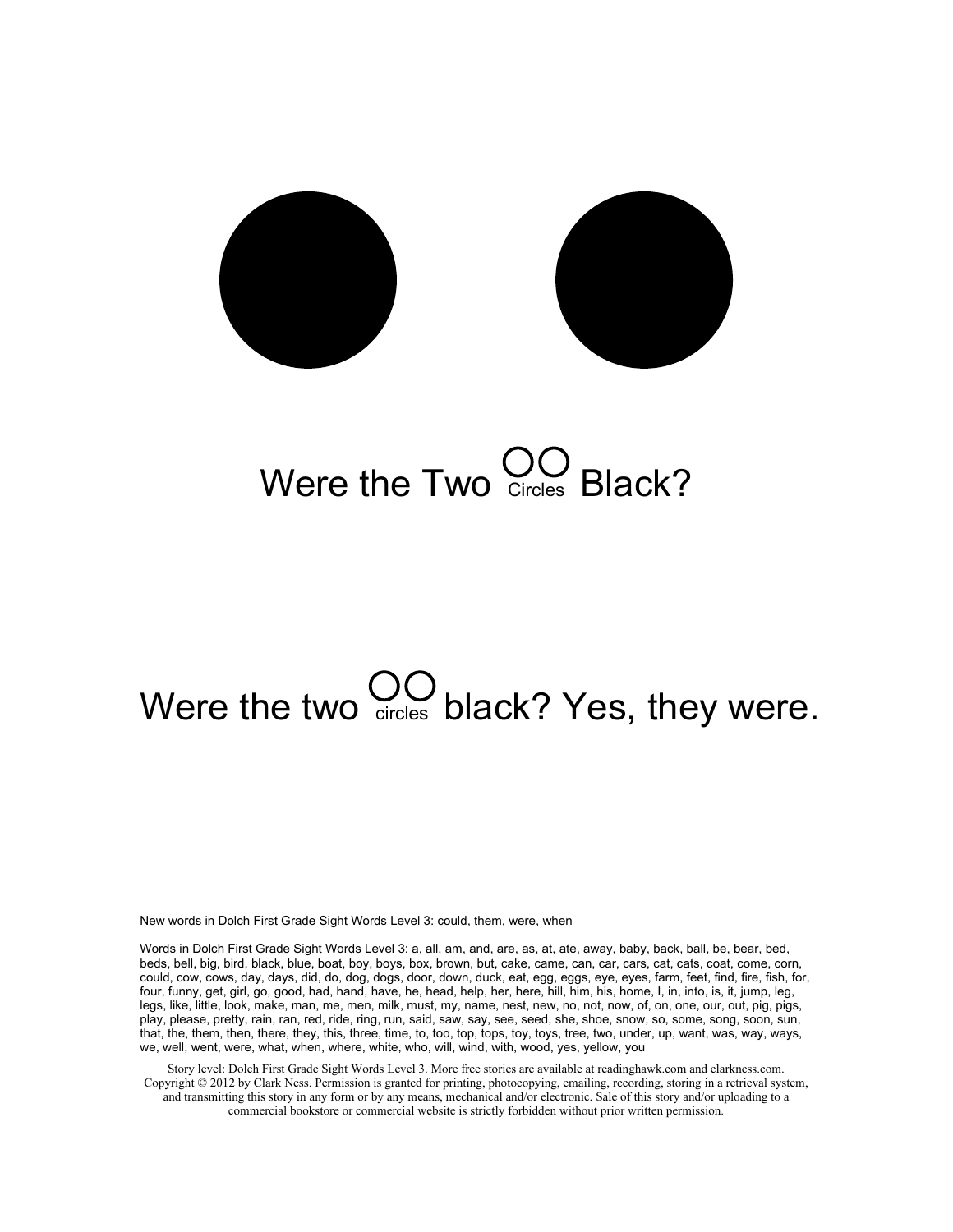

### Were the Two  $\bigcirc_{\text{circles}}$  White?

# Were the two  $\bigcirc_{\text{circles}}$  white? Yes, they were.

New words in Dolch First Grade Sight Words Level 3: could, them, were, when

Words in Dolch First Grade Sight Words Level 3: a, all, am, and, are, as, at, ate, away, baby, back, ball, be, bear, bed, beds, bell, big, bird, black, blue, boat, boy, boys, box, brown, but, cake, came, can, car, cars, cat, cats, coat, come, corn, could, cow, cows, day, days, did, do, dog, dogs, door, down, duck, eat, egg, eggs, eye, eyes, farm, feet, find, fire, fish, for, four, funny, get, girl, go, good, had, hand, have, he, head, help, her, here, hill, him, his, home, I, in, into, is, it, jump, leg, legs, like, little, look, make, man, me, men, milk, must, my, name, nest, new, no, not, now, of, on, one, our, out, pig, pigs, play, please, pretty, rain, ran, red, ride, ring, run, said, saw, say, see, seed, she, shoe, snow, so, some, song, soon, sun, that, the, them, then, there, they, this, three, time, to, too, top, tops, toy, toys, tree, two, under, up, want, was, way, ways, we, well, went, were, what, when, where, white, who, will, wind, with, wood, yes, yellow, you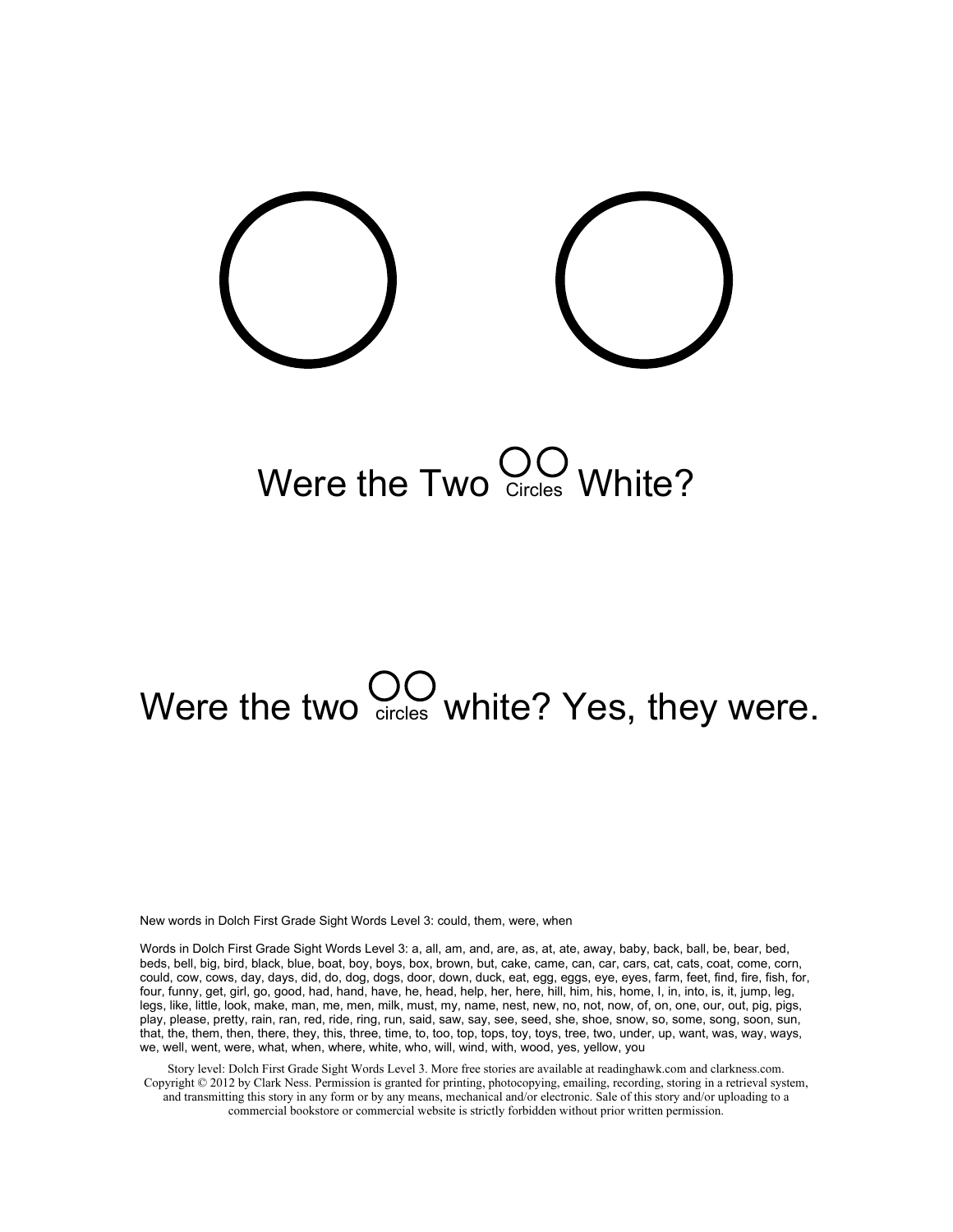



### Were the Two  $\frac{11}{2}$  Black?

### Were the two  $\Box$  black? Yes, they were.

New words in Dolch First Grade Sight Words Level 3: could, them, were, when

Words in Dolch First Grade Sight Words Level 3: a, all, am, and, are, as, at, ate, away, baby, back, ball, be, bear, bed, beds, bell, big, bird, black, blue, boat, boy, boys, box, brown, but, cake, came, can, car, cars, cat, cats, coat, come, corn, could, cow, cows, day, days, did, do, dog, dogs, door, down, duck, eat, egg, eggs, eye, eyes, farm, feet, find, fire, fish, for, four, funny, get, girl, go, good, had, hand, have, he, head, help, her, here, hill, him, his, home, I, in, into, is, it, jump, leg, legs, like, little, look, make, man, me, men, milk, must, my, name, nest, new, no, not, now, of, on, one, our, out, pig, pigs, play, please, pretty, rain, ran, red, ride, ring, run, said, saw, say, see, seed, she, shoe, snow, so, some, song, soon, sun, that, the, them, then, there, they, this, three, time, to, too, top, tops, toy, toys, tree, two, under, up, want, was, way, ways, we, well, went, were, what, when, where, white, who, will, wind, with, wood, yes, yellow, you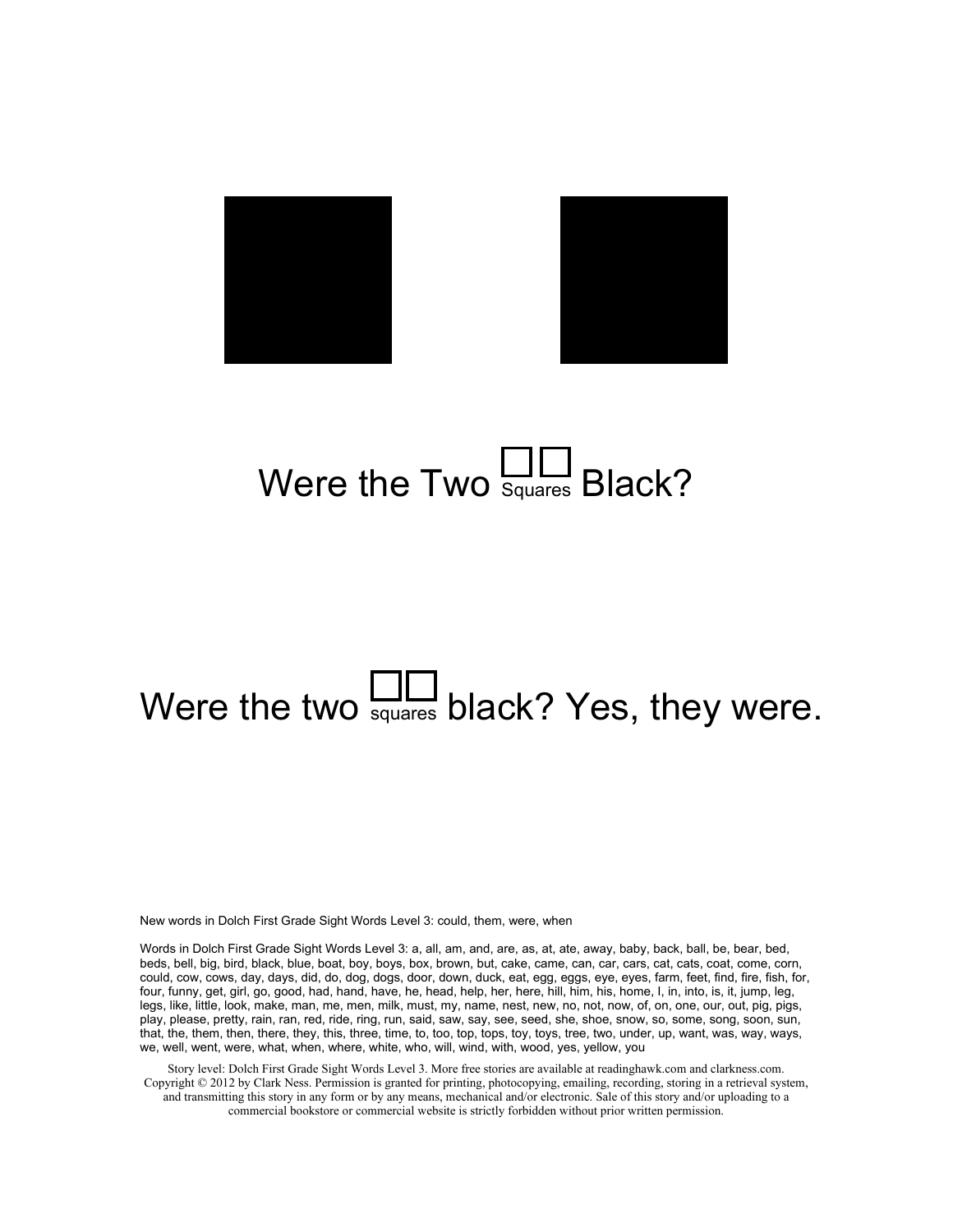

### Were the Two  $\frac{11}{\text{Squares}}$  White?

# Were the two squares white? Yes, they were.

New words in Dolch First Grade Sight Words Level 3: could, them, were, when

Words in Dolch First Grade Sight Words Level 3: a, all, am, and, are, as, at, ate, away, baby, back, ball, be, bear, bed, beds, bell, big, bird, black, blue, boat, boy, boys, box, brown, but, cake, came, can, car, cars, cat, cats, coat, come, corn, could, cow, cows, day, days, did, do, dog, dogs, door, down, duck, eat, egg, eggs, eye, eyes, farm, feet, find, fire, fish, for, four, funny, get, girl, go, good, had, hand, have, he, head, help, her, here, hill, him, his, home, I, in, into, is, it, jump, leg, legs, like, little, look, make, man, me, men, milk, must, my, name, nest, new, no, not, now, of, on, one, our, out, pig, pigs, play, please, pretty, rain, ran, red, ride, ring, run, said, saw, say, see, seed, she, shoe, snow, so, some, song, soon, sun, that, the, them, then, there, they, this, three, time, to, too, top, tops, toy, toys, tree, two, under, up, want, was, way, ways, we, well, went, were, what, when, where, white, who, will, wind, with, wood, yes, yellow, you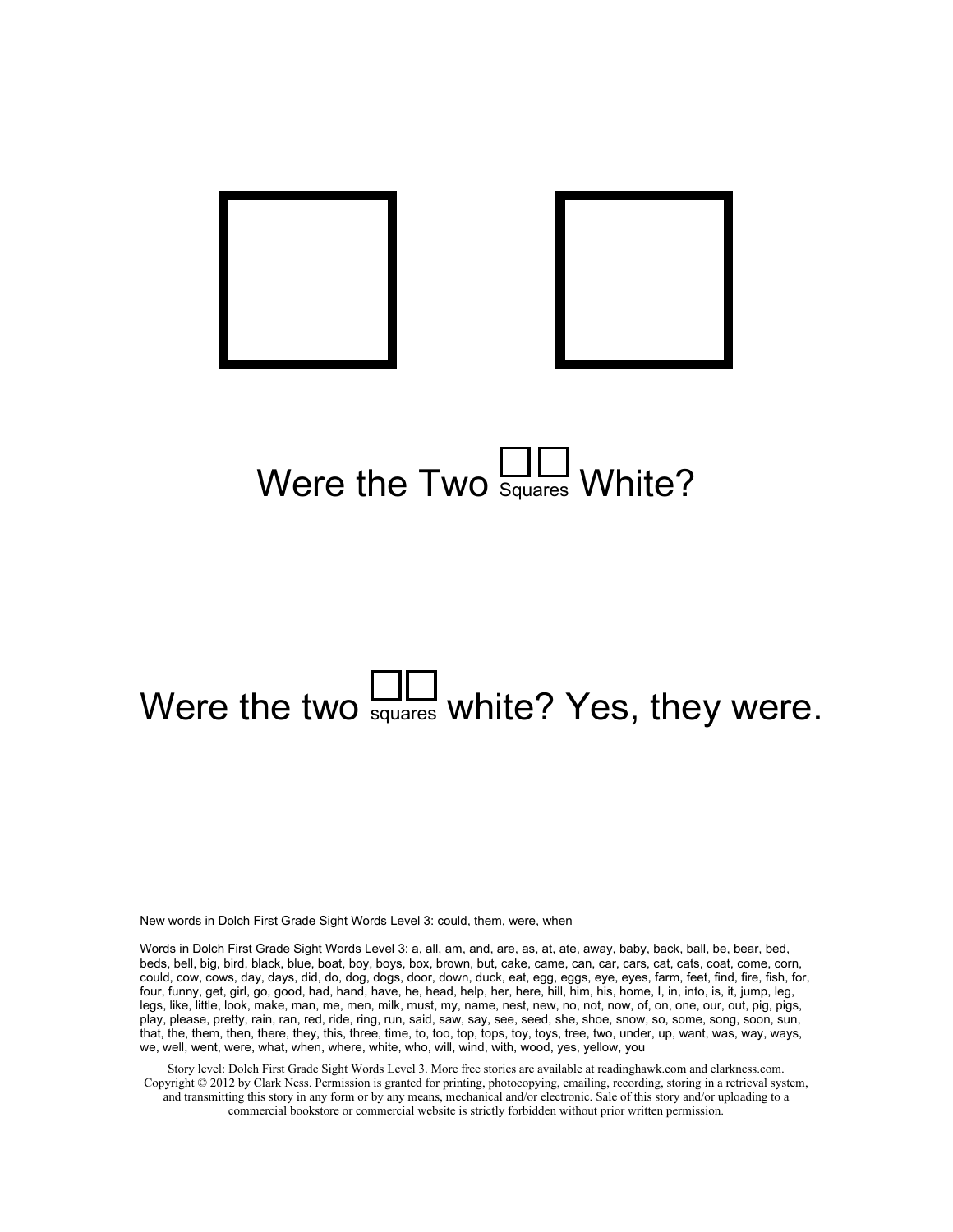

#### When Did You See This Helicopter?

#### "When did you see this helicopter?" said the boy.

New words in Dolch First Grade Sight Words Level 3: could, them, were, when

Words in Dolch First Grade Sight Words Level 3: a, all, am, and, are, as, at, ate, away, baby, back, ball, be, bear, bed, beds, bell, big, bird, black, blue, boat, boy, boys, box, brown, but, cake, came, can, car, cars, cat, cats, coat, come, corn, could, cow, cows, day, days, did, do, dog, dogs, door, down, duck, eat, egg, eggs, eye, eyes, farm, feet, find, fire, fish, for, four, funny, get, girl, go, good, had, hand, have, he, head, help, her, here, hill, him, his, home, I, in, into, is, it, jump, leg, legs, like, little, look, make, man, me, men, milk, must, my, name, nest, new, no, not, now, of, on, one, our, out, pig, pigs, play, please, pretty, rain, ran, red, ride, ring, run, said, saw, say, see, seed, she, shoe, snow, so, some, song, soon, sun, that, the, them, then, there, they, this, three, time, to, too, top, tops, toy, toys, tree, two, under, up, want, was, way, ways, we, well, went, were, what, when, where, white, who, will, wind, with, wood, yes, yellow, you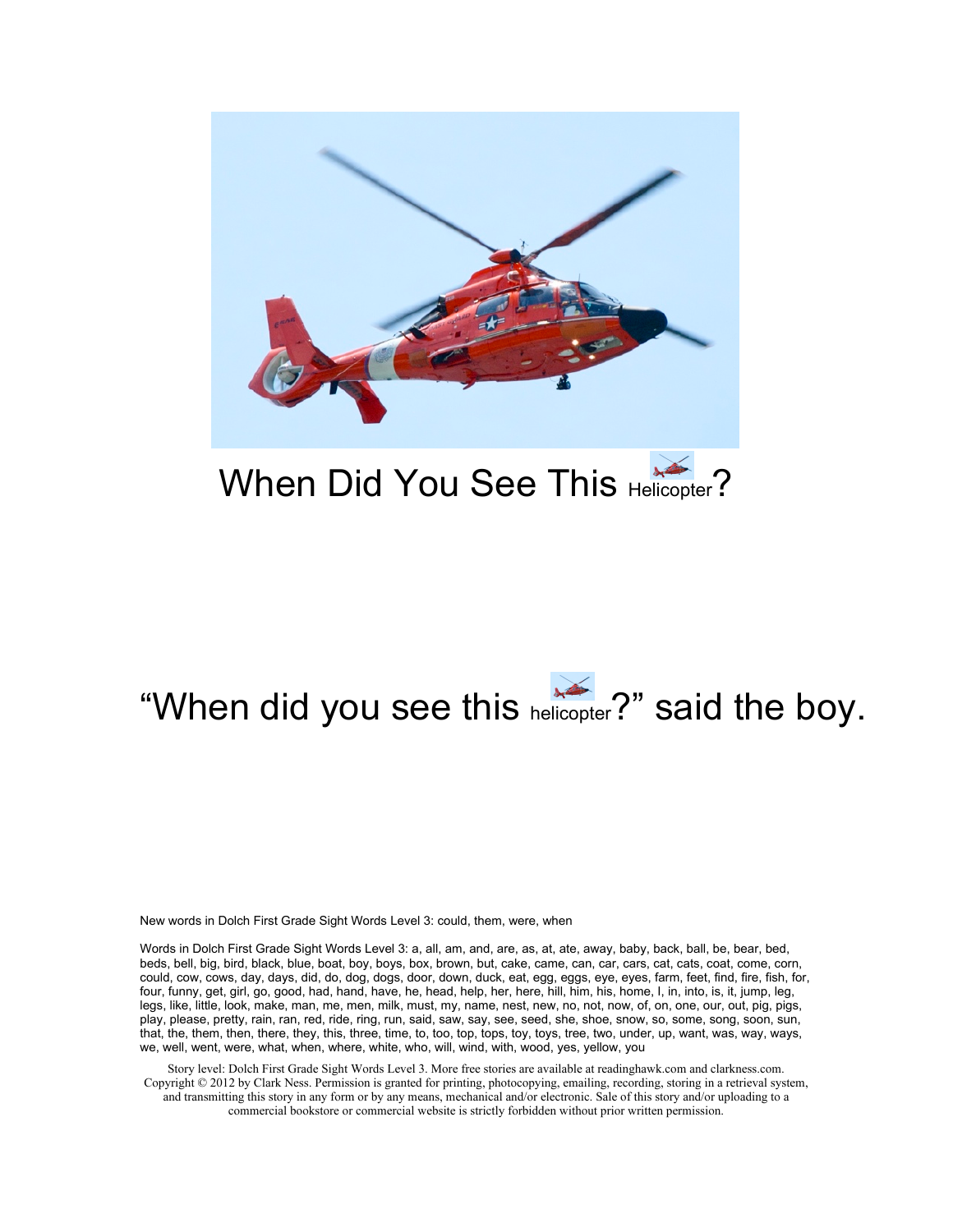

#### When Did You Go to the Beach?

### "When did you go to the beach?" said the girl.

New words in Dolch First Grade Sight Words Level 3: could, them, were, when

Words in Dolch First Grade Sight Words Level 3: a, all, am, and, are, as, at, ate, away, baby, back, ball, be, bear, bed, beds, bell, big, bird, black, blue, boat, boy, boys, box, brown, but, cake, came, can, car, cars, cat, cats, coat, come, corn, could, cow, cows, day, days, did, do, dog, dogs, door, down, duck, eat, egg, eggs, eye, eyes, farm, feet, find, fire, fish, for, four, funny, get, girl, go, good, had, hand, have, he, head, help, her, here, hill, him, his, home, I, in, into, is, it, jump, leg, legs, like, little, look, make, man, me, men, milk, must, my, name, nest, new, no, not, now, of, on, one, our, out, pig, pigs, play, please, pretty, rain, ran, red, ride, ring, run, said, saw, say, see, seed, she, shoe, snow, so, some, song, soon, sun, that, the, them, then, there, they, this, three, time, to, too, top, tops, toy, toys, tree, two, under, up, want, was, way, ways, we, well, went, were, what, when, where, white, who, will, wind, with, wood, yes, yellow, you